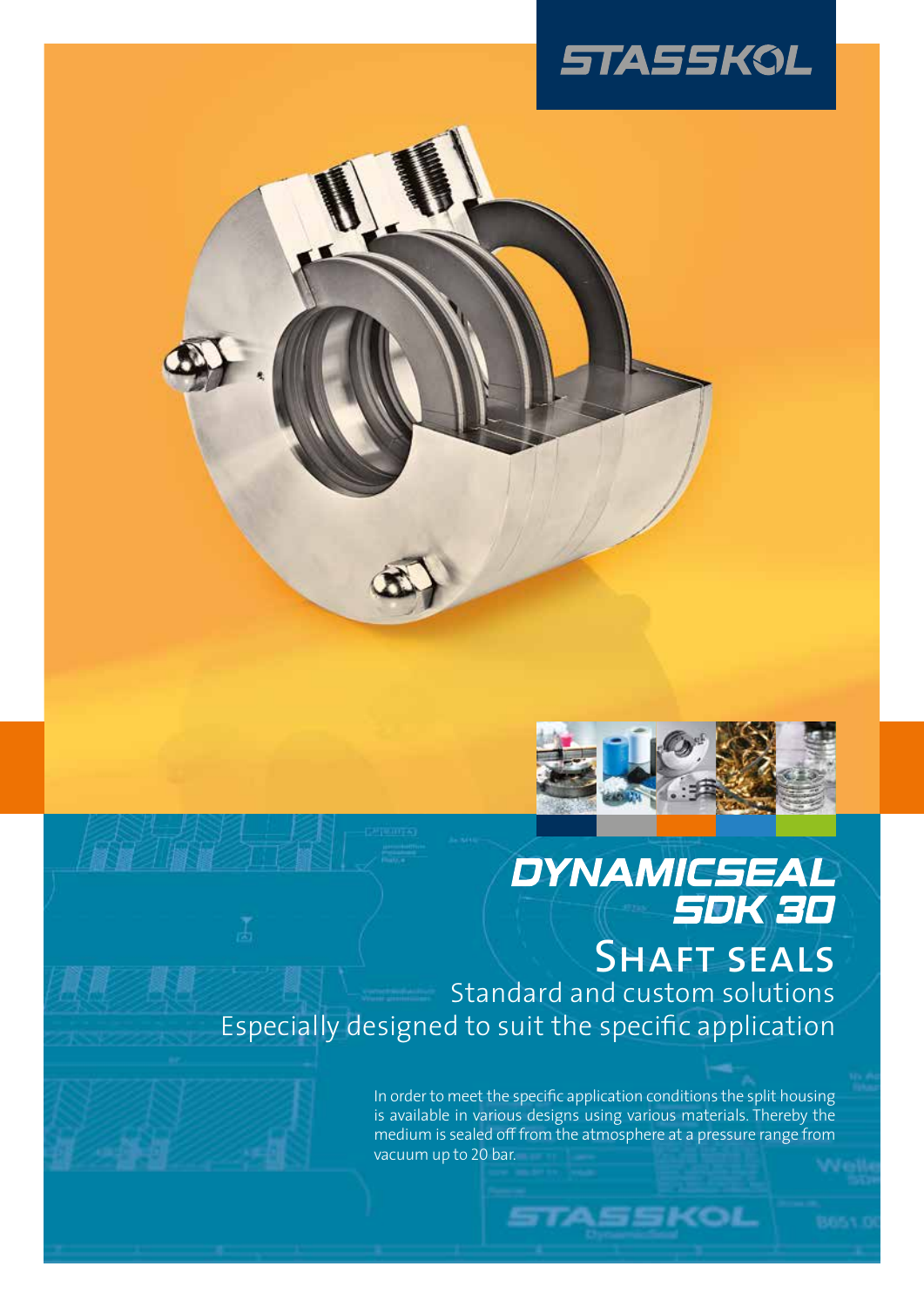# **DYNAMICSEAL SDK 30**

# Type overview

#### *3-part sealing rings, radial cut*

Standard Special Design Comments

**SD30 SD30s** made of PTFE compounds or carbon black



#### *Chamber design*

| <b>Standard</b> | <b>Special Design</b> | <b>Connections</b>            |
|-----------------|-----------------------|-------------------------------|
| <b>SDK30-F</b>  | SDK30s-F              | grease barrier                |
| <b>SDK30-S</b>  | SDK30s-S              | buffer gas                    |
| SDK30-A         | SDK30s-A              | suction drain                 |
| <b>SDK30-FS</b> | <b>SDK30s-FS</b>      | grease barrier, buffer gas    |
| <b>SDK30-AF</b> | <b>SDK30s-AF</b>      | suction drain, grease barrier |
| <b>SDK30-O</b>  | <b>SDK30s-O</b>       | without connections           |

## Applications and Materials

| <b>Applications:</b>      | <b>Industries:</b>                 |
|---------------------------|------------------------------------|
| Fans                      | Chemical/petrochemical             |
| Compressors               | Air separation equipment           |
| <b>Turbines</b>           | Power plants                       |
| <b>Centrifuges</b>        | <b>Refineries</b>                  |
| <b>Gear Manufacturing</b> | <b>Building materials industry</b> |
| <b>Dryers</b>             | <b>Textile industry</b>            |
| <b>Mixers</b>             | <b>Filter technology</b>           |

### **Material**

Sealing rings made of **SK22**, **SK29**, **SK38** and **SK49**, PTFE compounds filled with glass fibres or carbon/ graphite, as well as **SK10C**, **SK10K**, **SK32K** and **SK40** made of carbon and impregnated carbon for applications up to 600°C.

Housings made of GG25, St-37 galvanised, 1.4021, 1.4571, Inconel®, Hastelloy® or titanium.

Springs and retainers made of 1.4571, Inconel®, Hastelloy® or Titan.

#### **Sealing design for vacuum up to approx. 20 bar**

Allowed average pressure difference per effective sealing ring between 0.08 and 2.00 bar depending on shaft diameter and the sealing ring materials. Radial clearance between shaft and chamber of 2 mm.



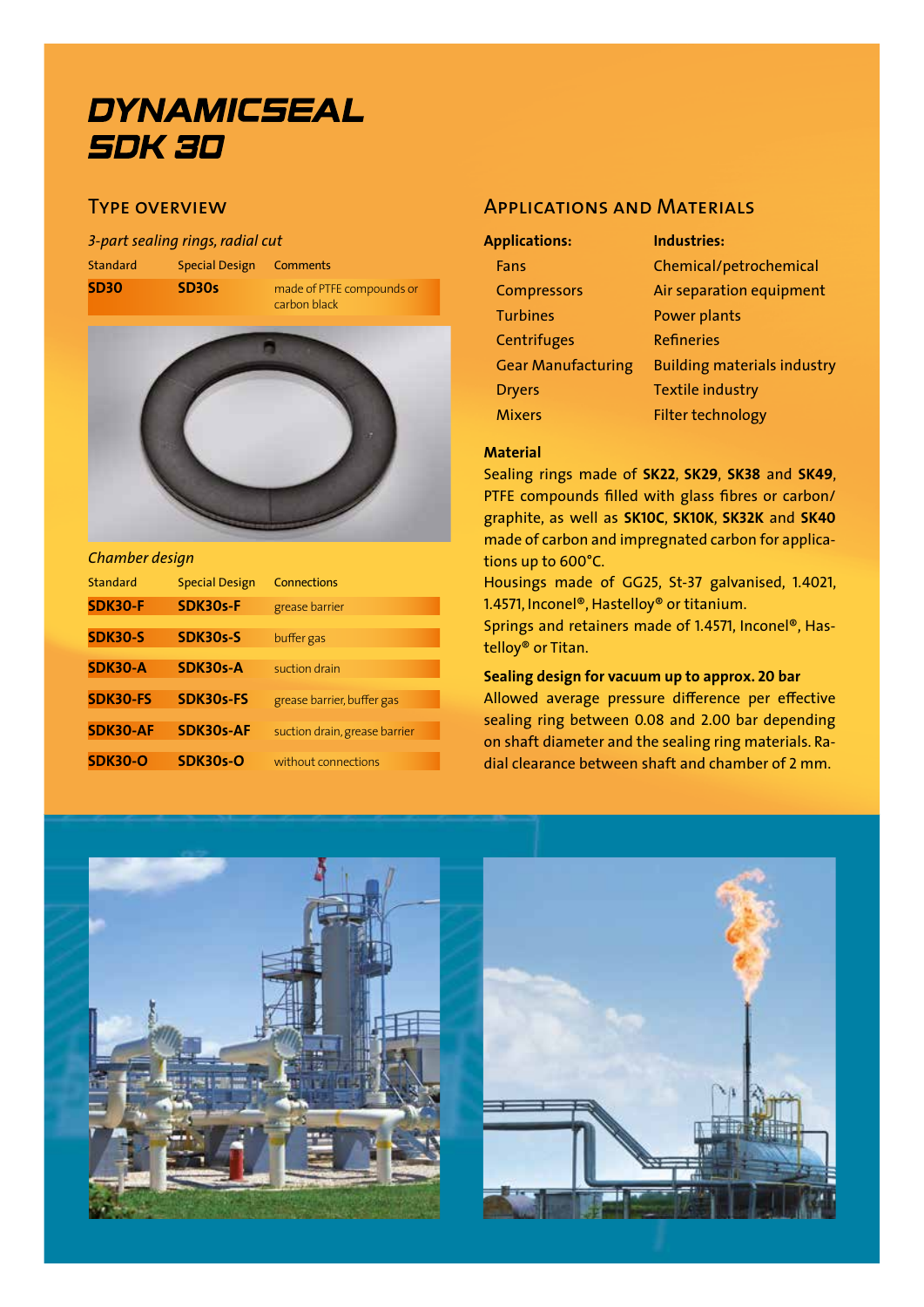

# Modular design principle



- 2. 3-part sealing ring
- 3. Intermediate chamber
- 4. Intermediate chamber with O-Ring

. 6 Buffer gas suction chamber with O-Ring

- . 7 Grease chamber
- . 8 Grease chamber with O-Ring

. . . 11 12 13 End ring type A End ring type B Housing